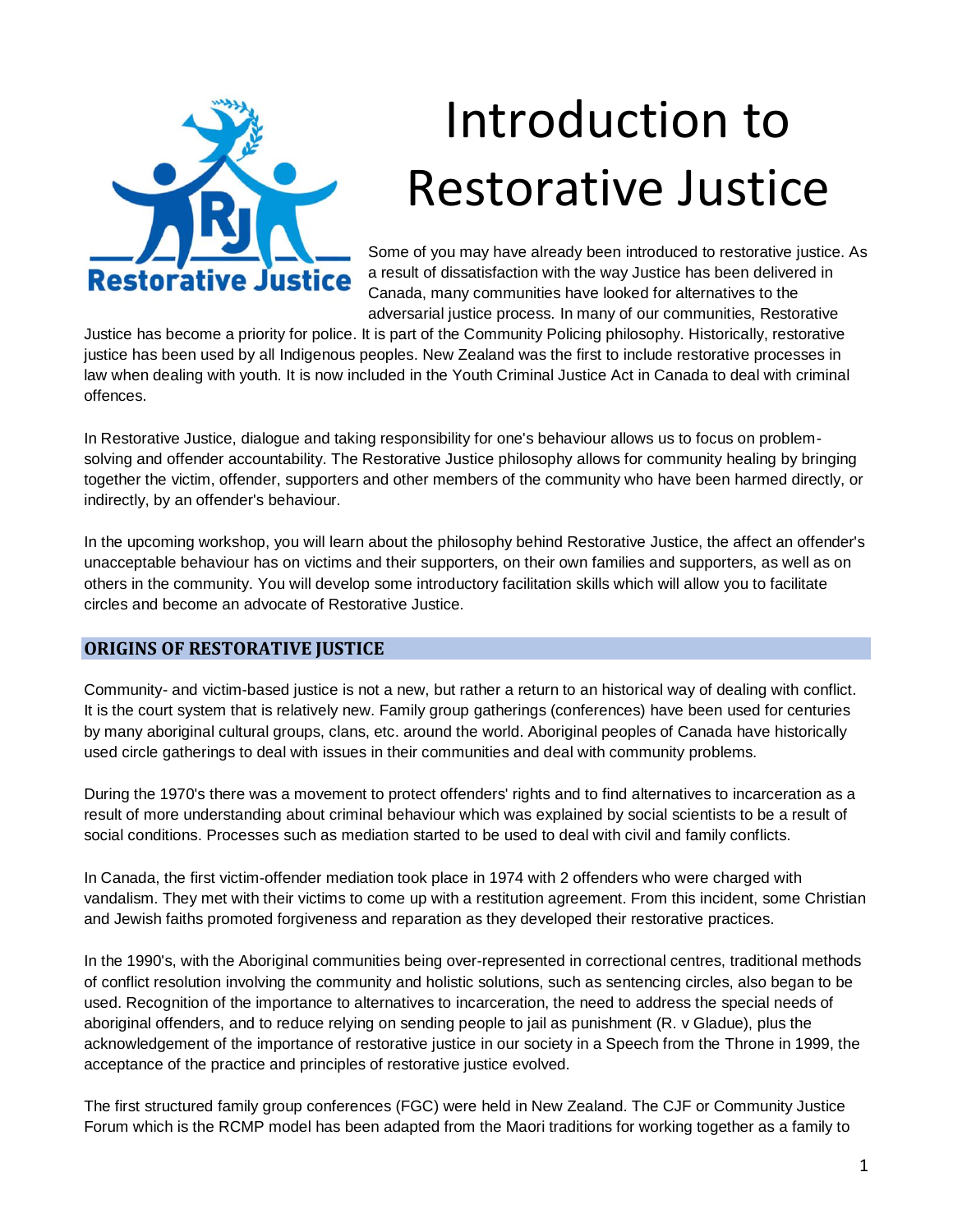repair the harm done by a family member. The persons affected by an offender's unacceptable actions were brought together in the community to meet with the offender and supporters. Police officers requested that a Family Group Conference (FGC) be conducted by the Social Welfare Department. The police and social worker would facilitate the conference. The FGC process was legislated as law for dealing with youth offenders in New Zealand in 1989.

In the early 1990's, the Australians heard about the successes in New Zealand and travelled there to observe some conferences. They took back what they learned and adapted the New Zealand process to meet their needs. Australia used the process to deal with behaviour problems in schools as well as for criminal matters. They are also responsible for the development of the script which we use today.

*Restorative Justice in Canada: what victims should know - Prepared by the Canadian Resource Centre for Victims of Crime — Revised: March 2011* 

### **Introduction**

If we were to start from scratch and build an entirely new criminal justice system, should it resemble our current system? Presently, the criminal justice system is far from perfect. In fact, we go out of our way to encourage the accused party to deny guilt, even when guilty. We exclude the injured party — the victim. We focus more on how evidence was gathered than we do about what that evidence means. The current criminal justice system is one designed by lawyers, for lawyers and the result is that victims and offenders are often bystanders in the proceedings.

During the past 30 years, a restorative justice movement has emerged in Canada. It is a movement that finds the current justice system inadequate in terms of dealing with offenders, victims and communities in the aftermath of crime. The current criminal justice system is seen as retributive, concentrating solely on fixing blame and guilt. Restorative justice asserts that victims are forgotten entities in the current justice process and should have a greater role in determining the outcome of their case. Restorative Justice (RJ) is not a program, but a way of looking at crime. It can be defined as a response to crime that focuses on restoring the losses suffered by victims, holding offenders accountable for the harm they have caused, and building peace within communities.

We have begun to see a litany of criminal justice programs that try to apply various principles of restorative justice. These programs should involve the voluntary participation of the victim of the offence, the offender and members of the community. Those affected directly by the crime may come together for discussions about it and its impact on their lives. The process requires wrongdoers to recognize the harm they have caused and to accept responsibility for their actions. Wrongdoers must also make reparation to the victims and the community.

# **Principles of restorative justice**

Restorative programs are often characterized by four key values:

- Encounter: Create opportunities for victims, offenders and community members who want to do so to meet to discuss the crime and its aftermath.
- Amends: Expect offenders to take steps to repair the harm they have caused.
- Reintegration: Seek to restore victims and offenders as whole, contributing members of society.
- Inclusion: Provide opportunities for parties with a stake in a specific crime to participate in its resolution.

Some further principles of restorative justice:

Recognition that crime is a violation of one person by another.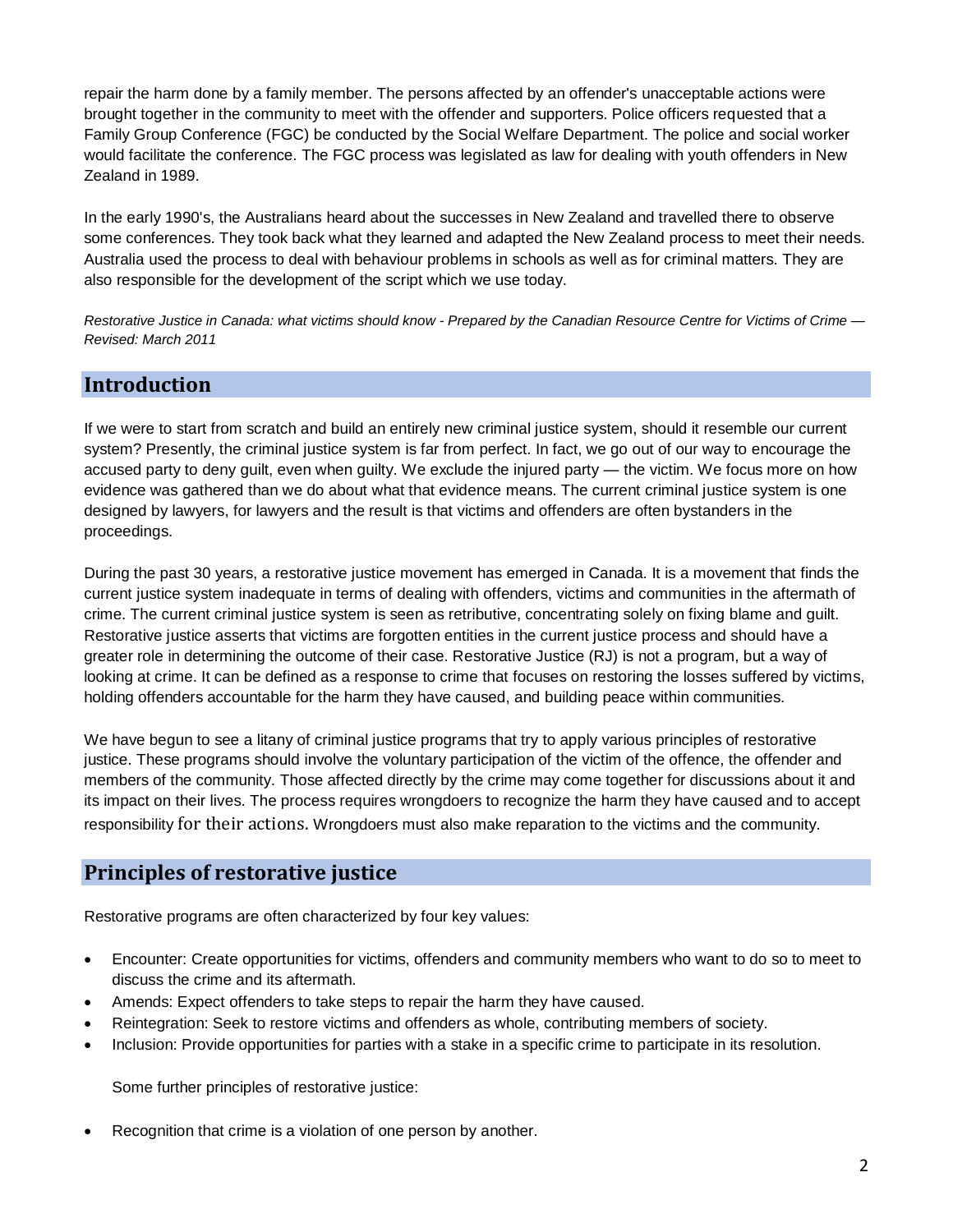Recognition that crime is harmful to personal relationships and to communities.

The focus is on problem solving and restoration of harmony. Restitution and reconciliation are used as a means of restoration. The community acts as a facilitator in the restorative process.

The holistic context of an offence is taken into consideration, including moral, social, economic, political and religious considerations.

#### **Restorative Justice in Canada**

In 1996, the sentencing principles in the Criminal Code were amended to encourage the use of community-based sentencing and focus on restorative elements such as the need to promote a sense of responsibility in offenders and for them to acknowledge and make reparation for the harm they have done to their victims and to the community. In fact, paragraph 718.2(e) of the Criminal Code, states that "all available sanctions other than imprisonment that are reasonable in the circumstances should be considered for all offenders, with particular attention to the circumstances of Aboriginal offenders." In the Gladue case, the Supreme Court of Canada rejected the view that a restorative approach is a more, lenient approach to crime, or that a sentence focusing on restorative justice is a lighter sentence. Restoring harmony involves determining sentences that respond to the needs of the victim, the community, and the offender.

Advocates of restorative justice believe that it is in the best interests of society to support offenders in turning away from crime and learning to behave in socially acceptable ways. Restorative programs are believed to encourage offenders to feel and express remorse, to recognize the harm they have done to their victims, and to accept responsibility for their actions.

## **Religious Roots**

Some of the earliest restorative justice pioneers were from faith communities such as the Mennonites. They drew from their faith tradition and the Bible the notion that justice had everything to do with healing and worked on making a people whole. They believed that justice was all about making things right with God and with one another.

Nowadays, many restorative justice programs are still rooted in religious or faith-based principles of reconciliation, restoration, and healing. Some people argue that restorative justice, with its spiritual roots and values, is a more morally and emotionally satisfying model for criminal justice than the current state-centered, retributive model.

Forgiveness and restoration are viewed as fundamental to how we should respond to human wrongdoing. With its emphasis on making things right and restoring balance and harmony, restorative justice touches the foundational beliefs of the major world faiths. Promoters of RJ must be careful about linking it too closely with faith and religion. Some victims may feel ill at ease dealing with a criminal justice philosophy so fundamentally tied to faith-based principles. At the same time, others have found the principles of forgiveness, reconciliation and restoration very rewarding in their journey toward healing.

While forgiveness may be appropriate for some victims and it may result naturally for some participants in RJ programs, it should not be the goal. Victims must not be pressured to forgive an offender. The burden on the victim is heavy enough without being made to worry about forgiveness. If there is pressure to forgive and at the end of the process the victim is unable to do so, this may be unnecessarily interpreted as a failure.